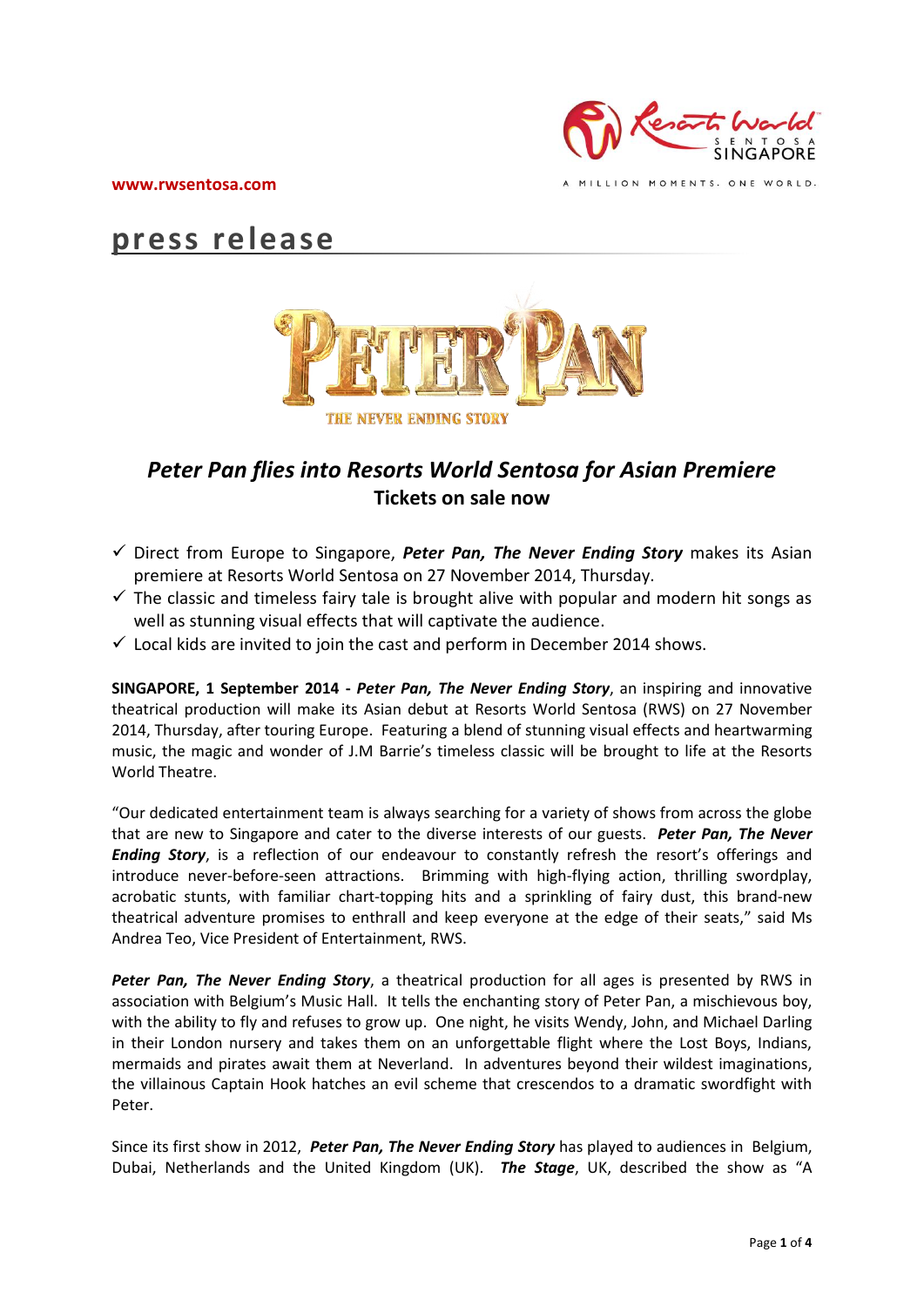sensational stage spectacular that is perfect for families." *Nottingham Post*, UK, raved, "Plenty to keep the audience entertained".

Kids in Singapore are invited to join the 50-member international cast of actors, dancers, stunt performers, acrobats as well as magicians, and perform in December 2014 shows. More details will be announced o[n www.rwsentosa.com/peterpan](http://www.rwsentosa.com/peterpan) in October 2014.

The most modern technologies in the form of an ingenious projection system are used to change the scenery and atmosphere, allowing the audience to feel like they are with the characters embarking on the same adventure throughout the show. With chart-topping hits and an original score by Grammy-winning composer and musical director, Mr Matt Dunkley, *Peter Pan, The Never Ending Story* has all the right notes. One of the world's leading orchestrators, arrangers and conductors, Mr Dunkley has worked on over 100 films including *Moulin Rouge*, *Pirates of the Caribbean* and *Inception*. For this production, he has given a refreshing makeover to popular hits such as *"Angels", "You Raise Me Up", "Kiss From a Rose"* and *"One Day I'll Away",* all from the likes of Robbie Williams, Josh Groban, Seal, Rod Stewart, and many more.

*Peter Pan, The Never Ending Story* is set to be the most enjoyable holiday show for the entire family in Singapore. The original direction and scenography was entrusted to Mr Luc Petit. He collaborated with Mr Franco Dragone on Cirque du Soleil productions for 10 years and was the man behind the opening ceremony of Euro 2000 in Brussels, Belgium. The show's choreography is led by the brilliant and classically-trained ex-ballet dancer Mr Martino Muller from Switzerland. *Peter Pan, The Never Ending Story* is directed by actors director, Ms Lulu Aertgeerts, with artistic direction from Mr Geert Allaert, founder of Music Hall, who created the original idea for the show.

## **Note to Editors:**

- 1. Please use the following photo captions for visuals.
- *2.* High resolution photos can be downloaded from link: <https://onedrive.live.com/redir?resid=6476BA4B1BD9C14B%21285>
- *3.* All photos are to be attributed to the photographers as indicated on the respective file names.



A perfect mix of spectacle, magic, stunning visual effects and soul warming music, *Peter Pan, The Never Ending Story* brings the timeless story of J.M. Barrie to life in a show like never before.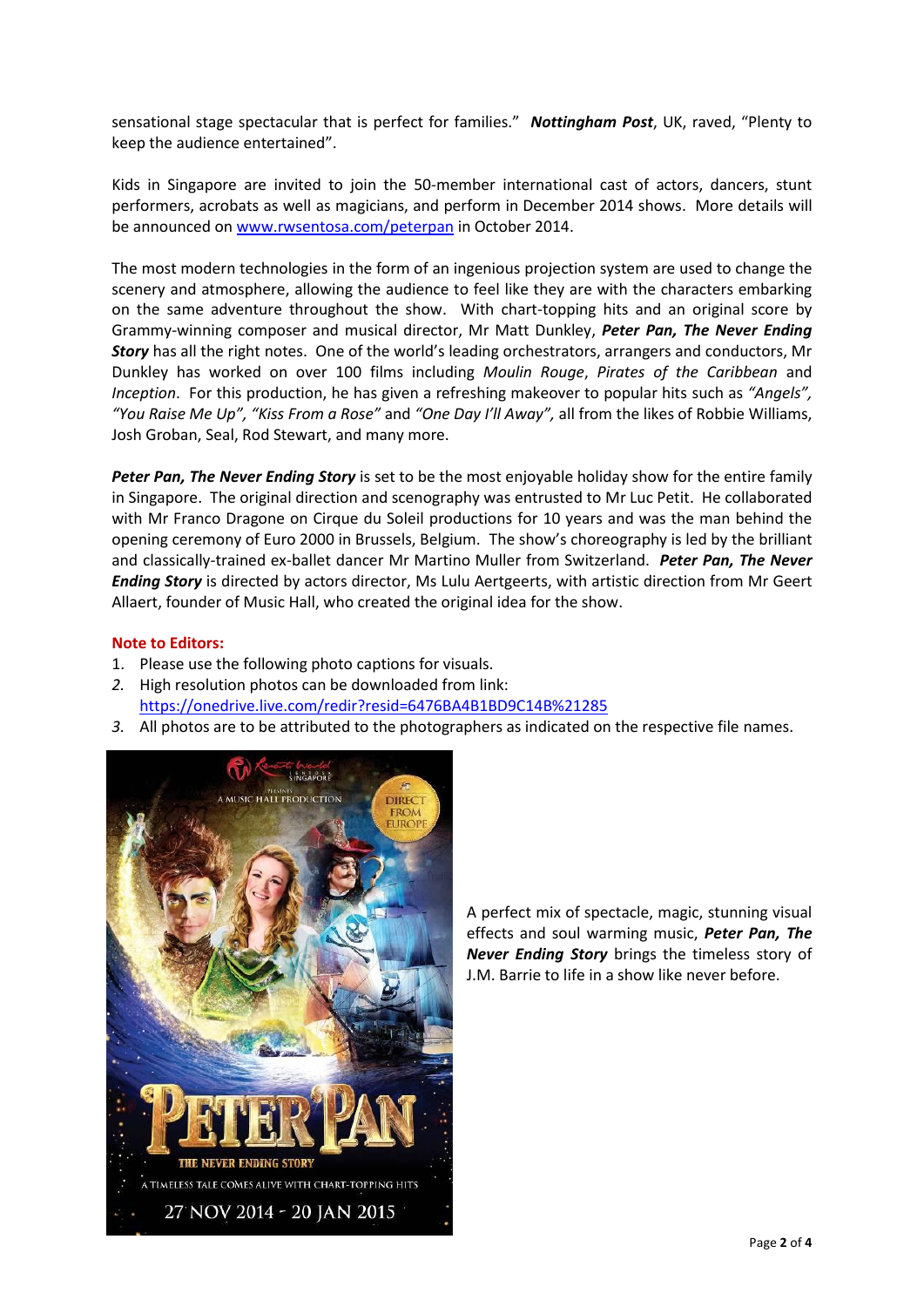**WHAT:** *Peter Pan, The Never Ending Story* [\(www.rwsentosa.com/peterpan\)](http://www.rwsentosa.com/peterpan) **WHEN: Premieres 27 November 2014, Thursday, till 20 January 2015, Tuesday** Monday, Tuesday, Thursday, Friday: 8pm Saturday and Sunday: 3pm and 8pm **WHERE:** Resorts World Theatre, Resorts World Sentosa

**TICKETS:** Tickets are priced at S\$58 (restricted view), S\$78, S\$108, S\$138 and S\$168 (premium). Prices exclude SISTIC booking fees and handling charges. Tickets can be purchased via: (65) 6348 5555 | www.sistic.com.sg | Resorts World Theatre

> HSBC is the official bank partner for *Peter Pan, The Never Ending Story*. From 31 August 2014 to 13 September 2014, all HSBC credit or debit cardholders will enjoy priority ticket sales. During this period, cardholders will also enjoy 20% off ticket prices and complimentary seat upgrade for purchase of Category 2 or 3 tickets, subject to availability. Thereafter, HSBC Premier MasterCard and Visa Infinite cardholders will continue to enjoy 20% off ticket prices till 20 January 2015 and complimentary seat upgrade for purchase of Category 2 or 3 tickets, subject to availability, till 27 September 2014.

> > – Ends –

#### **ABOUT RESORTS WORLD SENTOSA**

Resorts World Sentosa (RWS), Asia's ultimate destination resort, is located on Singapore's resort island of Sentosa. Spanning 49 hectares, the resort opened in January 2010 and welcomed over 45 million visitors in its first three years of opening. RWS is home to two mega attractions - the region's first-and-only Universal Studios theme park and the Marine Life Park, which comprises the S.E.A. Aquarium (one of the world's largest aquariums) and Adventure Cove Waterpark. Other attractions include a Maritime Experiential Museum, an award-winning destination spa, a casino, six unique hotels, the Resorts World Convention Centre, celebrity chef restaurants, and specialty retail outlets. The resort also offers world-class entertainment, from original resident productions to concerts and public shows such as the Crane Dance and the Lake of Dreams. RWS was named "Best Integrated Resort" in 2011, 2012 and 2013 at the TTG Travel Awards which recognises the best of Asia-Pacific's travel industry.

RWS is wholly owned by Genting Singapore, a company of the Genting Group. For more information, please visi[t www.rwsentosa.com.](http://www.rwsentosa.com/)

| Facebook:          | https://www.facebook.com/ResortsWorldatSentosa |
|--------------------|------------------------------------------------|
| Twitter/Instagram: | @rwsentosa                                     |
| Blog (RWScoop):    | http://www.rwsentosablog.com/                  |

#### **ENTERTAINMENT AT RESORTS WORLD SENTOSA**

With a kaleidoscope of entertainment offerings appealing to audiences of all ages 24/7, there is never a dull moment at Asia's premier destination resort. From public attractions such as the Crane Dance and the Lake of Dreams to a host of world-class concerts, performances and events, RWS continues to up the entertainment ante. Halloween Horror Nights at Universal Studios Singapore, a first-of-its kind event in Singapore, has become a marquee event with its fourth instalment set to be the region's biggest fright fest this October. Creating original resident shows at the Resorts World Theatre since its opening in 2010, the Entertainment team has helped develop the local arts industry as well as created new jobs and skill sets.

#### **ABOUT MUSIC HALL**

Music Hall is a well-known Belgian organizer, promoter and producer of musicals, concerts, theatre and arena spectacles. Inspiration and driving force behind Music Hall is Geert Allaert, who founded the company in 1988. For more than 20 years Music Hall has been producing, promoting and organizing several large theatre and